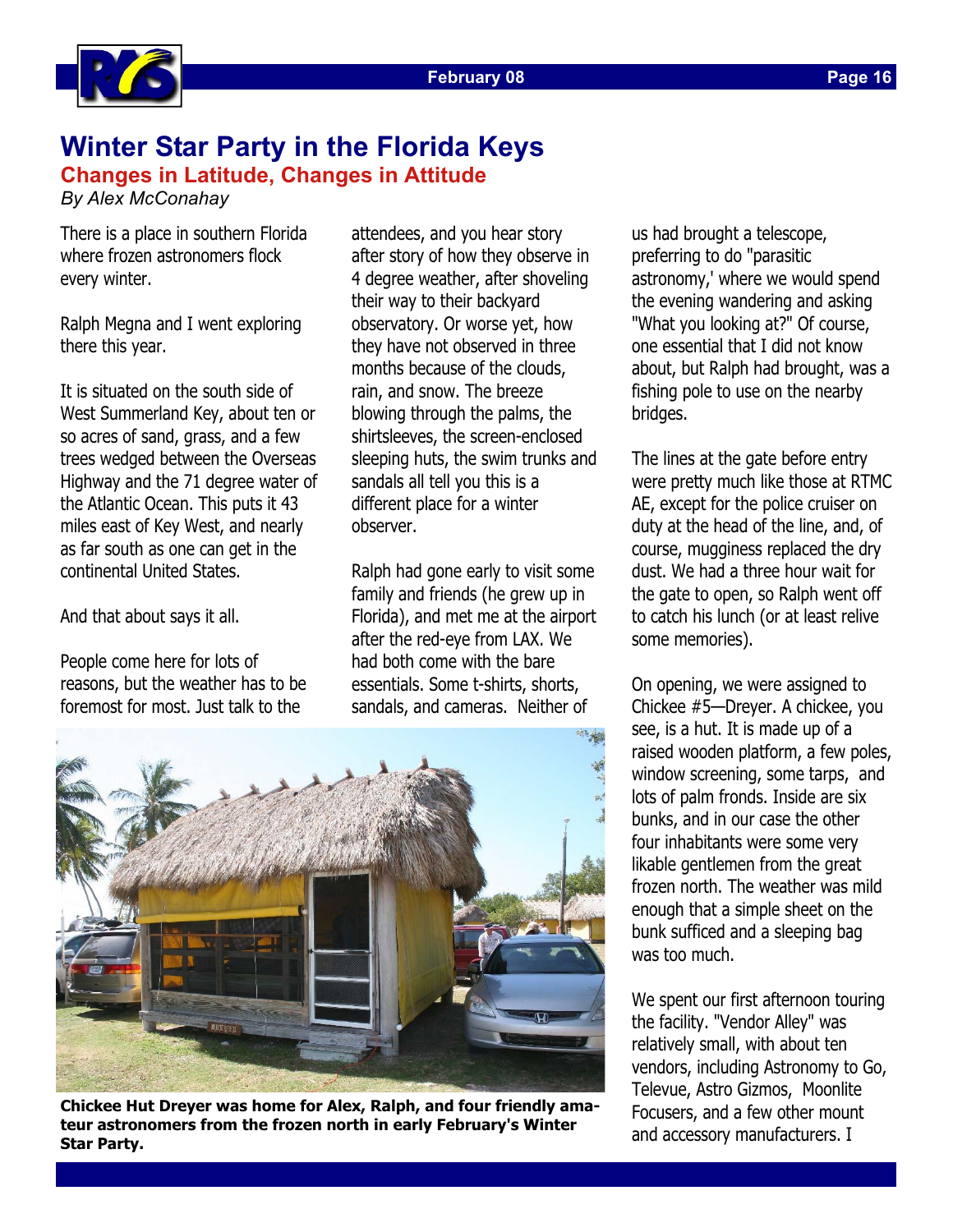## **February 08**



recognized most of them from RTMC AE, and met a few whose products I had only seen in the magazines.

The camp was a long strip of land, maybe a hundred yards wide. At one end were the chickees and some of the camping, in the middle was a large two story building that had been ruined a few years back in a hurricane, and was fenced off, awaiting the wrecker's ball (or another hurricane!). A small trailer/ catering station and eating shelter offered hot snacks and drinks. Thenthe centerpiece: a sand berm topping maybe three or four feet above high tide. It ran about a

hundred yards, was covered with a little bit of grass and simply full of very expensive telescopes. No junk. Just really good stuff.

I had been told by Jim Burnell that inch for inch this place had the most expensive set of astronomical equipment of any gathering of amateurs—and I can attest to it. Astro-Physics, and Takahashis, and refractors, and fancy motorized Dobs, and ccd's and equatorial tables, and Paramounts…it just went on and on.

There was campfire/assembly area, and at the far end of the camp was a two-story combination bunkhouse- lecture hall, and some showers, along with lots more camping spaces and ad-hoctelescope fields.

On Monday afternoon, Tippy D'Auria, who helped establish the Winter Star Party twenty-four years ago (and whom I had wanted to meet since the days of the Compuserve AstroForum) opened the party by greeting the 650 campers, volunteers, and vendors allowed to enter the campground. He stood there with a stogie in his hand, told us of the history of the activity, and encouraged us to get



**RAS Planetary Imager, Ralph Megna (cup in hand), holds court, as two budding astro-imagers (Sean Walker (of S&T) and Damien Peach) listen intently for words of wisdom and encouragement.**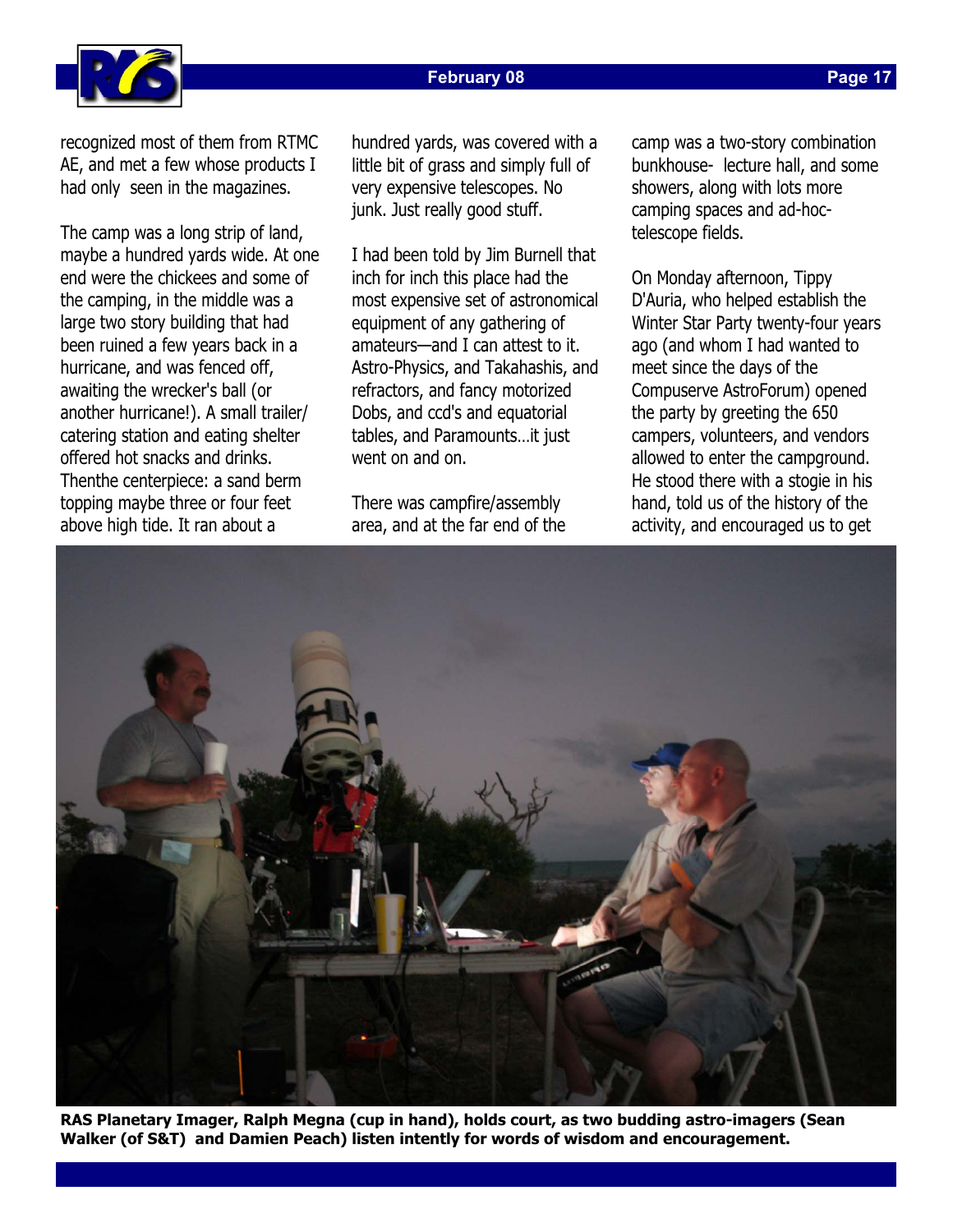

**Page 18** 

into the mood.

So we did. After the greeting, Ralph and I went into town to the Winn-Dixie to get some provisions, and hit Rick's Island Grill, where we had a Corona or two, dinner, and of course, some Key Lime Pie. On return to Camp Wesumkee (the official name of the Girl Scout camp which holds the WSP), there was a stiff breeze blowing, and clouds rolling through, but we chased sucker holes till midnight.

The observing was different. It was February but shirtsleeves, maybe a light sweatshirt, sufficed. There was skyglow from both the east and the west due to bright lights on adjacent Keys. Across the highway from the camp is a three hundred fifty foot radio tower with a red flashing strobe. And a couple of times the Florida Highway Patrol stopped a speeder, and the whole sky would flash a faint bluish white for 45 minutes or so while justice was done.

And there was always moisture in the air. Sometimes it organized itself into clouds, sometimes not. Rarely did it cloud all the way over, so there was usually something to look at. And it was extremely stable air. Naked eye stars were softer than we are used to. There are not as many stars because of the moisture. Deep sky objects suffered from the light pollution. But, the telescopic images were rock-steady. No twinkles. Saturn at 500 power with details in the clouds in the upper atmosphere. At one point Monday night we

looked at a series of objects in a borrowed 18 inch Dob, and agreed that we had never seen such good views of those objects, one right after another.

But there were some peculiarities. We saw scopes set up next to the beach and right under trees. It did not make any sense until one realized that these astronomers were mostly from the far frozen north, and they had seen everything overhead and north. They wanted to see the south. So, the fact that their telescopes were going to spend the week looking south, and never up or north, meant they could set up under the trees. As long as they could point south, they were happy.

Also peculiar were the number of scopes that were not being used. At any given moment, fewer than one in four scopes were uncovered and catching photons. At first I thought it was because the evening was breezy or because the observing had to go to the sucker holes. But even under clear and still conditions, most of the scopes were unused. The only explanation that made any sense to me is that one could observe only so long, and given that people were there for seven days/six nights, they somehow could still get their fill. It may also have been because many people had come to South Florida for the vacation and not just the observing.

One final peculiarity was due to the perspective of latitude. We were ten degrees further south than we were accustomed to. Scorpius rose claws first straight up from the horizon, instead of arching along the southern sky. Canopus rose high and bright, (and could be seen reflected in the sea) instead of our skirtingthe-horizon views from GMARS. In the early morning we saw Omega Centauri and the Southern Cross in full.

By day there were workshops,



**SWAP MEETS are an essential part of any big star party, and the WSP has one on Tuesday and another on Friday!**